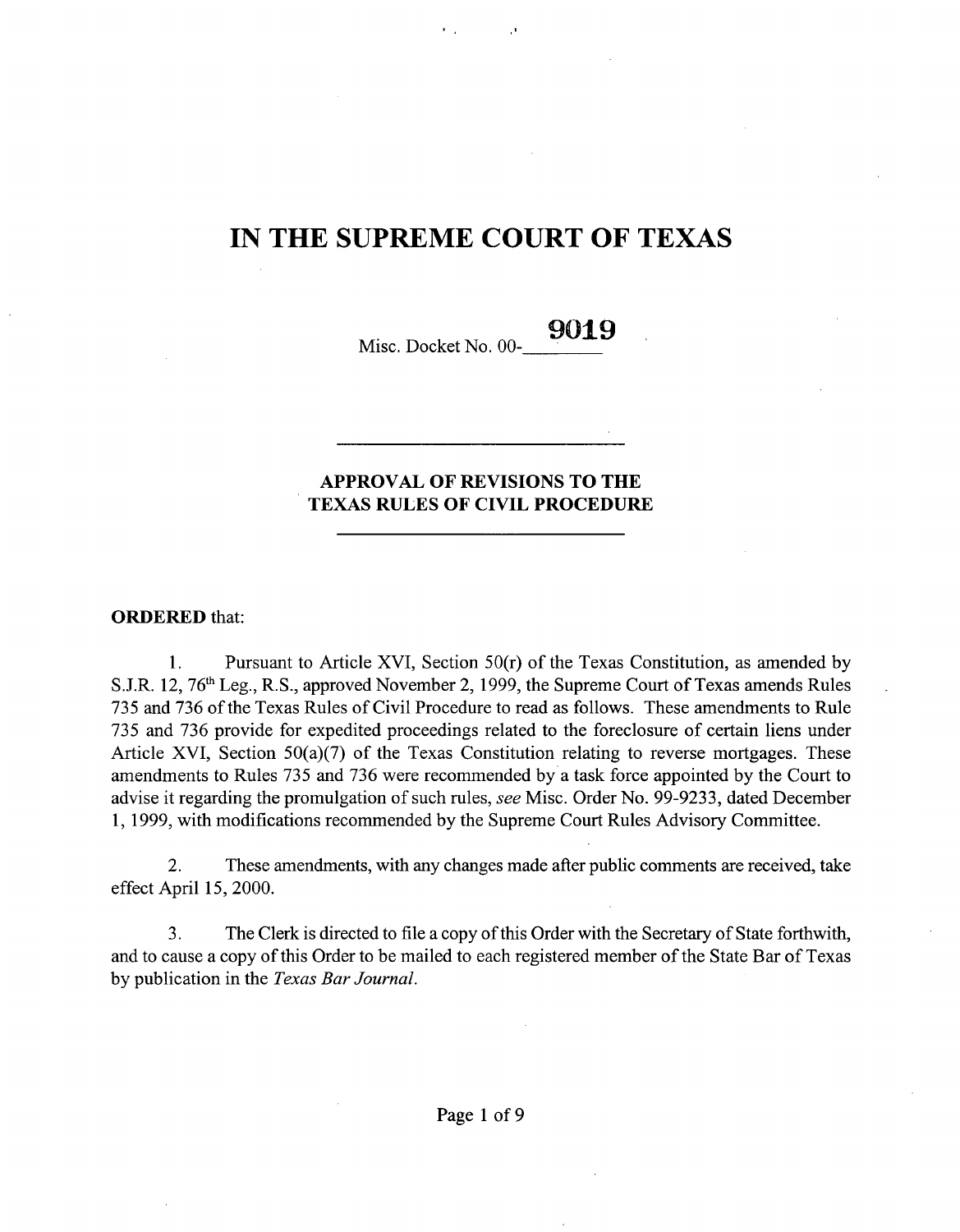BY THE COURT, IN CHAMBERS this  $10^{\frac{12}{2}}$  day of  $\cancel{\pm}$  engry, 2000.

Thomas R. Phillips, Chief Justice

Nathan L. Hecht, **Justice**

Craig T. Enoch, Justice

Priscilla R. Owen, Justice

mus *B*avci

s A. Baker, Justice Jame

Greg Abbott, Justice

Deborah G. Hankinson, Justice

Harriet O'Neill

Alberto R. Gonzales

Misc. Docket No.  $00 - 9019$  Page 2 of 9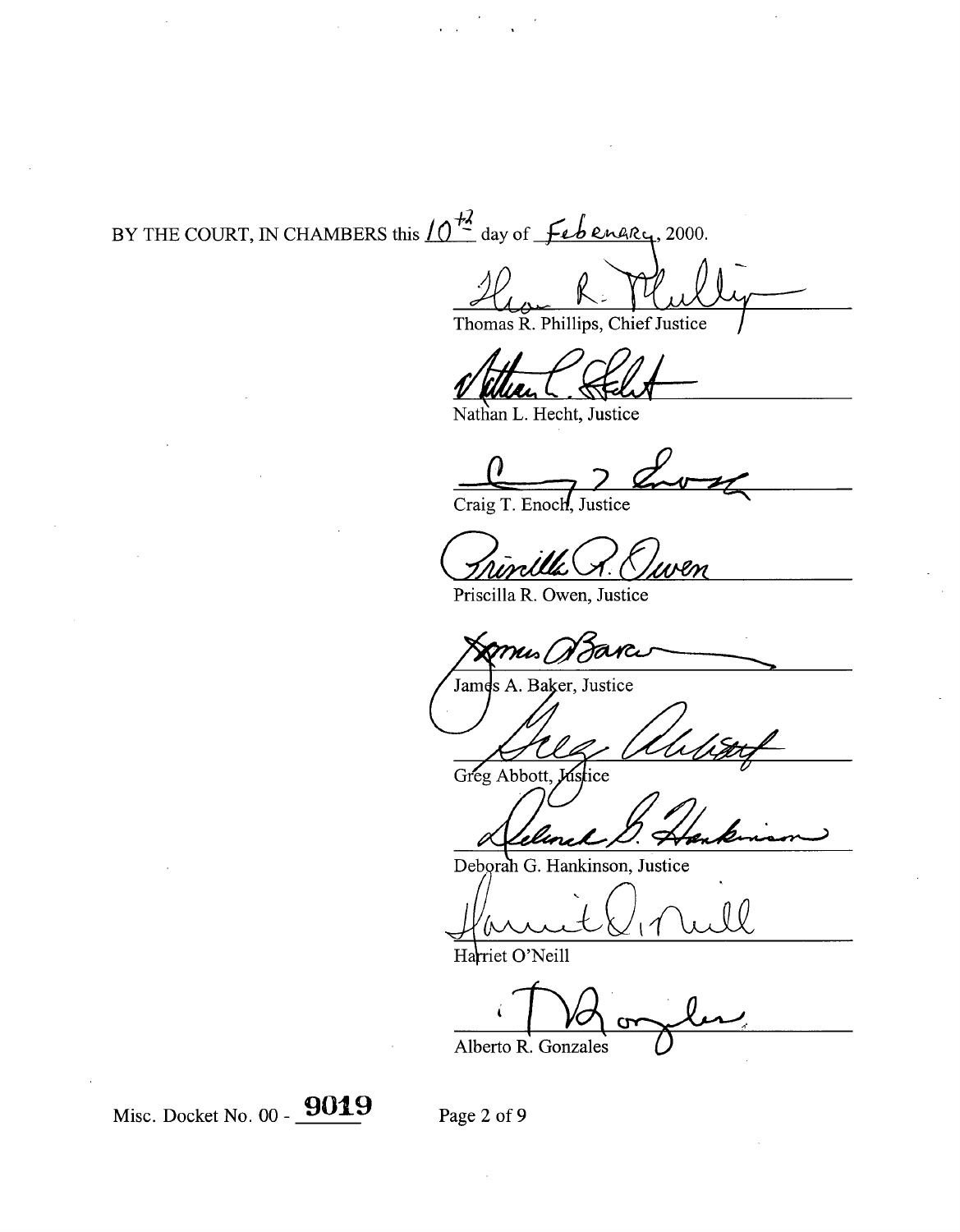## PART VII. RULES RELATING TO SPECIAL **PROCEEDINGS**

## SECTION 1. PROCEDURES RELATED TO HOME EQUITY AND CERTAIN REVERSE MORTGAGE FORECLOSURE

## RULE 735. PROCEDURES

A party seeking **to foreclose a lien created** under TEx. CONST. art. XVI, § 50(a)(6), for a home equity loan, or TEX. CONST. art. XVI, § 50(a)(7), **for a reverse mortgage, that is to be foreclosed on grounds** other than TEx. CONST. art. XVI, §§ 50(k)(6)(A) or (B), may file: (1) a **suit seeking judicial foreclosure;** (**2) a suit or counterclaim seeking a final judgment which includes an order allowing foreclosure under the security instrument** and TEX. PROP. CODE § 51.002; **or (3) an application under Rule** 736 for an **order allowing foreclosure.**

### Notes and Comments

Comment to Rule 735: Rules 735 and 736 do not change duties of a lender seeking foreclosure. These rules do not preclude a respondent from timely proceeding in district court to contest the right to foreclose or abate a Rule 736 proceeding.

#### RULE 736. EXPEDITED FORECLOSURE PROCEEDING

**1. Application.** A party filing an application under Rule 736 seeking a court order allowing the foreclosure of a lien under TEX. CONST. art. XVI,  $\S$  50(a)(6)(D), for a home equity loan, or  $\S$  50(k)(11), for a reverse mortgage, shall initiate such in rem proceeding by filing a verified application in the district court in any county where all or any part of the real property encumbered by the lien sought to be foreclosed (the "property") is located. The application shall:

- (A) be styled: "In re: Order for Foreclosure Concerning *(Name of person to receive notice of foreclosure)* and *(Propertv Mailing Address) "•***^**
- (B) identify by name the party who, according to the records of the holder of the debt, is obligated to pay the debt secured by the property;
- (C) identify the property by mailing address and legal description;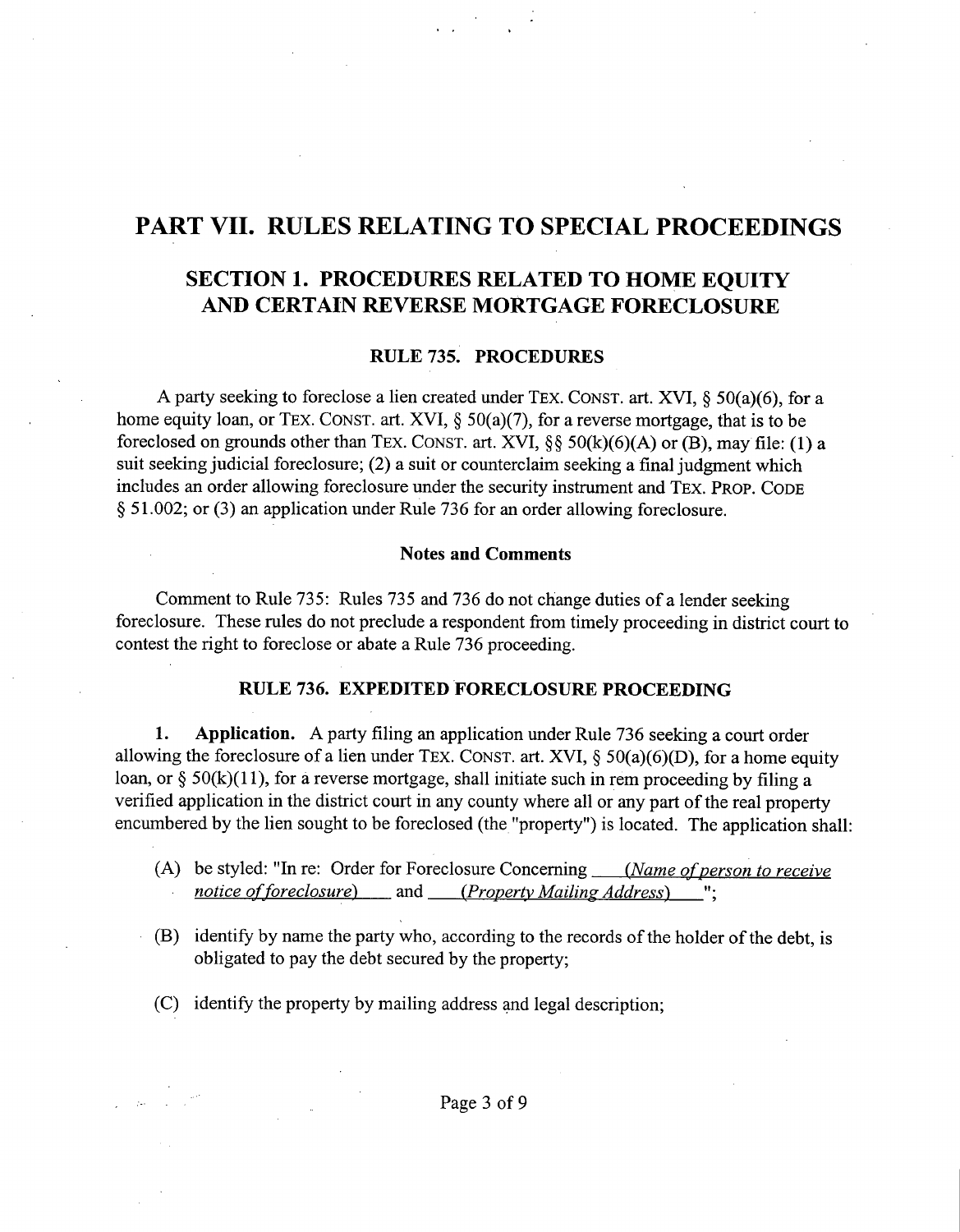- (D) identify the security instrument encumbering the property by reference to volume and page, clerk's file number or other identifying recording information found in the official real property records of the county where all or any part of the property is located or attach a legible copy of the security instrument;
- (E) allege that:
	- (1) a debt exists;
	- (2) the debt **is secured** by a lien created under TEX. CONST. art. XVI, § 50(a)(6), for a home equity **loan,** or § 50(a)(7), for a reverse **mortgage;**
	- (3) a default under the security instrument exists;
	- (4) **the applicant has given the requisite notices to cure the default and accelerate the** maturity of the debt under **the security instrument,** TEx. PROP. CODE § 51.002, TEx. CONST. art. XVI, § 50(k)(10), **for a reverse mortgage, and applicable law;**
- (F) describe facts which establish the existence of a default under the security instrument; and
- **(G) state that the applicant seeks a court order required** by TEX. CONST. art. XVI, § 50(a)(6)(D), for **a home equity loan, or § 50(k)(11), for a reverse mortgage, to sell the property under the security instrument** and TEx. PROP. CODE § 51.002.

A notice required by TEX. CONST. art. XVI,  $\S 50(k)(10)$ , for a reverse mortgage, may be combined or incorporated in any other notice referenced in Rule 736(1)(E)(4). The verified application and any supporting affidavit shall be made on personal knowledge and shall set forth such facts as would be admissible in evidence, provided that facts may be stated based upon information and belief if the grounds of such belief are specifically stated.

## 2. Notice

*(A) Service.* Every application filed with the clerk of the court shall be served by the party filing the application. Service of the application and notice shall be by delivery of a copy to the party to be served by certified and first class mail addressed to each party who, according to the records of the holder of the debt is obligated to pay the debt. Service shall be complete upon the deposit of the application and notice, enclosed in a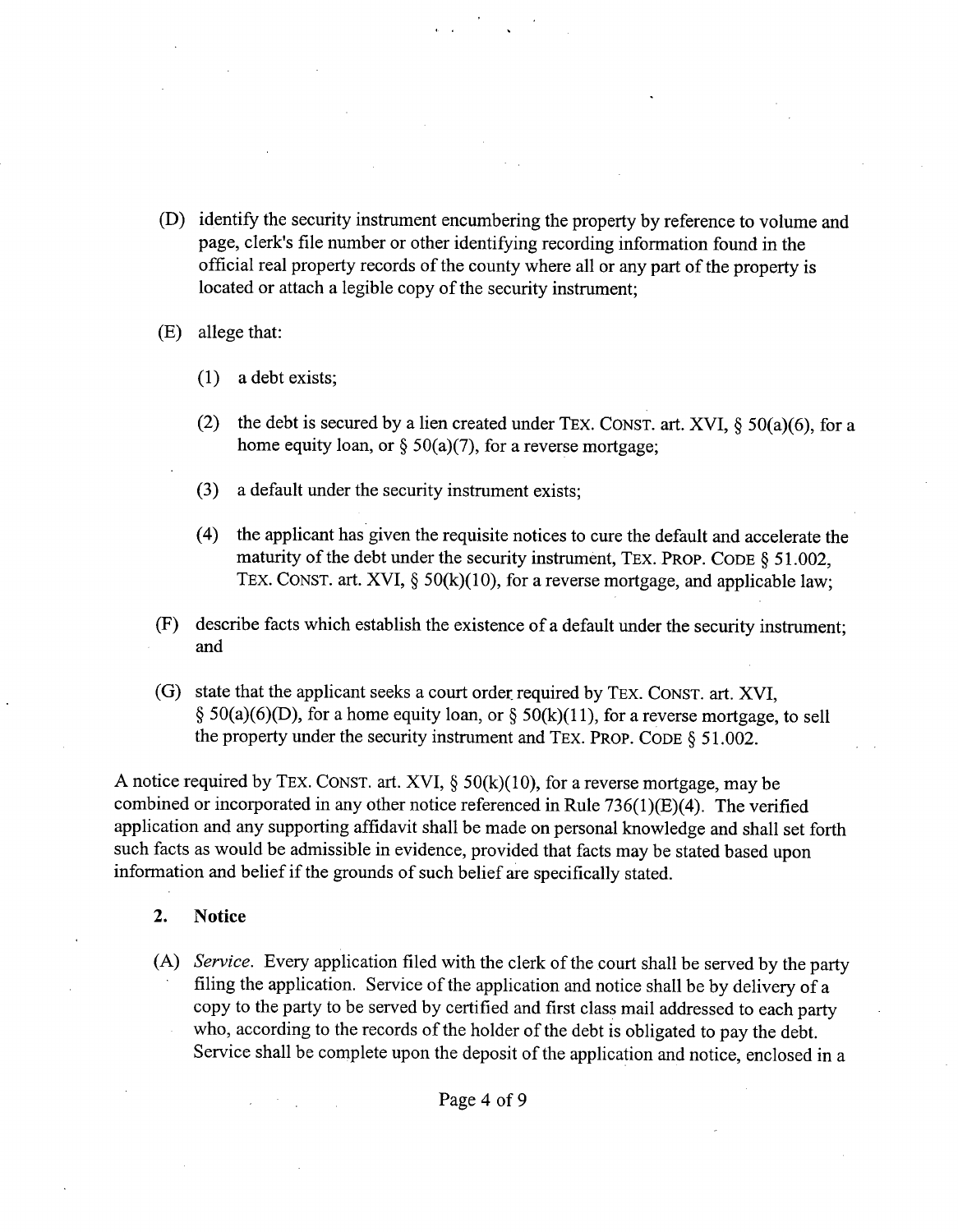postage prepaid and properly addressed wrapper, in a post office or official depository under the care and custody of the United States Postal Service. If the respondent is represented by an attorney and the applicant's attorney has knowledge of the name and address of the attorney, an additional copy of the application and notice shall be sent to respondent's attorney.

- *(B) Certificate of Service.* **The applicant or applicant's attorney shall** certify to **the court compliance with the service requirements** of Rule 736. **The applicant shall file a copy of the notice and the certificate of service with the clerk of the court. The certificate of service shall be prima facie evidence of the fact of service.**
- *(C) Form of Notice.* **The notice shall be sufficient if it is in substantially the following form in at least ten point type:**

| Cause No.                                                                        |                               |
|----------------------------------------------------------------------------------|-------------------------------|
| In re: Order for Foreclosure                                                     | In the District Court         |
| Concerning<br>$*(1)$                                                             | Of _________ County           |
| and<br>$*(2)$                                                                    | _ Judicial District           |
| NOTICE TO<br>$*(3)$                                                              |                               |
| An application has been filed by<br>$*(4)$ , in a proceeding described as:<br>on | $\frac{1}{2}$ , as Applicant, |
| "In re: Order for Foreclosure Concerning $*$ (1)<br>and $*(2)$                   |                               |

The attached application alleges that you, the Respondent, are in default under a security instrument creating a lien on your homestead under TEX. CONST. art. XVI,

Page 5 of 9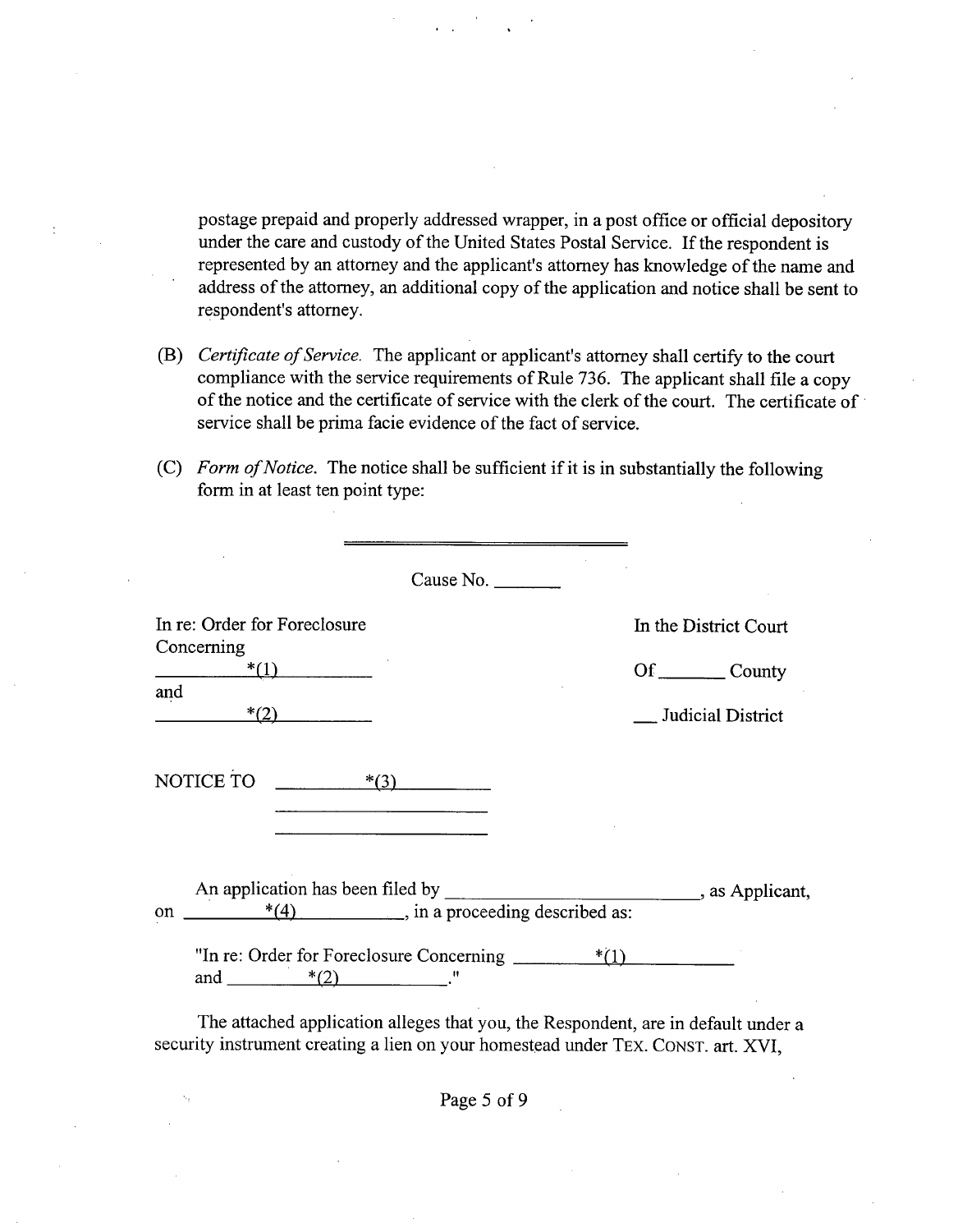§ 50(a)(6), for a home equity loan, or § 50 (a)(7), for a reverse mortgage. This application is now pending in this court.

Applicant seeks a court order, as required by TEX. CONST. art. XVI, § 50(a)(6)(D) or § 50(k)(11), to allow it to sell at public auction the property described in the attached application under the security instrument and TEx. PROP. CODE § 51.002.

You may employ an attorney. If you or your attorney do not file a written response with the clerk of the court at  $*$ (5) on or before 10:00 a.m. on  $\frac{\ast}{6}$   $\frac{\ast}{6}$  an order authorizing a foreclosure sale may be signed. If the court grants the application, the foreclosure sale will be conducted under the security instrument and TEX. PROP CODE § 51.002.

You may file **a response setting out as many matters, whether of law or fact, as you consider may be necessary and pertinent to contest the application. If a response is filed, the court will hold a hearing at the request of the applicant or respondent.**

**In your response to this application, you must provide your mailing address.** In addition, you must send a copy of your response to  $*$ (7)

#### ISSUED

By

*(Applicant or Applicant's Attorney)*

#### CERTIFICATE OF SERVICE

I certify that a true and correct copy of this notice with a copy of the application was sent certified and regular mail to  $\frac{*}{3}$  on the day of  $*(3)$  on the <u>same</u> on the day of

> *(signature) (Applicant or Applicant's Attorney)*

\*(1) name of respondent  $*$ (4) date application filed<br>\*(2) mailing address of property  $*$ (5) address of clerk of co

 $*(5)$  address of clerk of court

Page 6 of 9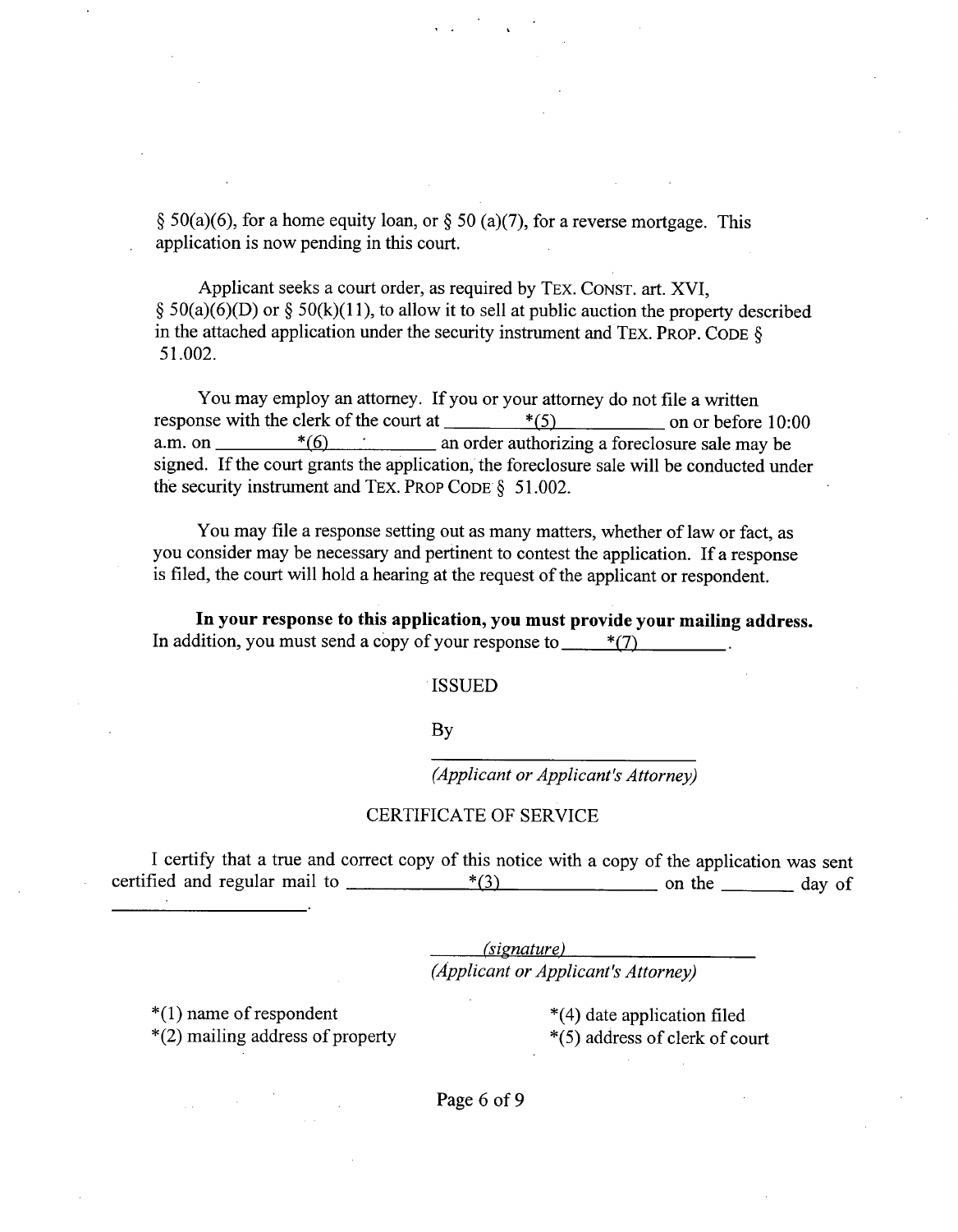\*(3) name and address of respondent \*(6) response due date \*(7) name and address of applicant or applicant's attorney

- (D) The applicant shall state in the notice the date the response is due in accordance with Rule 736(3).
- (E) The application and notice may be accompanied by any other notice required by state or federal law.

**3. Response Due Date.** A response is due on or before 10:00 a.m. on the first Monday after the expiration of thirty-eight (38) days after the date of mailing of the application and notice to respondent, exclusive of the date of mailing, as set forth in the certificate of service.

#### 4. Response.

- (A) The respondent may file a response setting out as many matters, whether of law or fact, as respondent deems necessary or pertinent to contest the application. Such response and any supporting affidavit shall be made on personal knowledge and shall set forth such facts as would be admissible in evidence, provided that facts may be stated based upon information and belief if the grounds of such belief are specifically stated.
- (B) The response shall state the respondent's mailing address.
- (C) The response shall be filed with the clerk of the court. The respondent shall also send a copy of the response to the applicant or the applicant's attorney at the address set out in the notice.

**5. Default.** At any time after a response is due, the court shall grant the application without further notice or hearing if:

- (A) the application complies with Rule 736(1);
- **(B) the respondent has not previously** filed **a response; and**

Page 7 of 9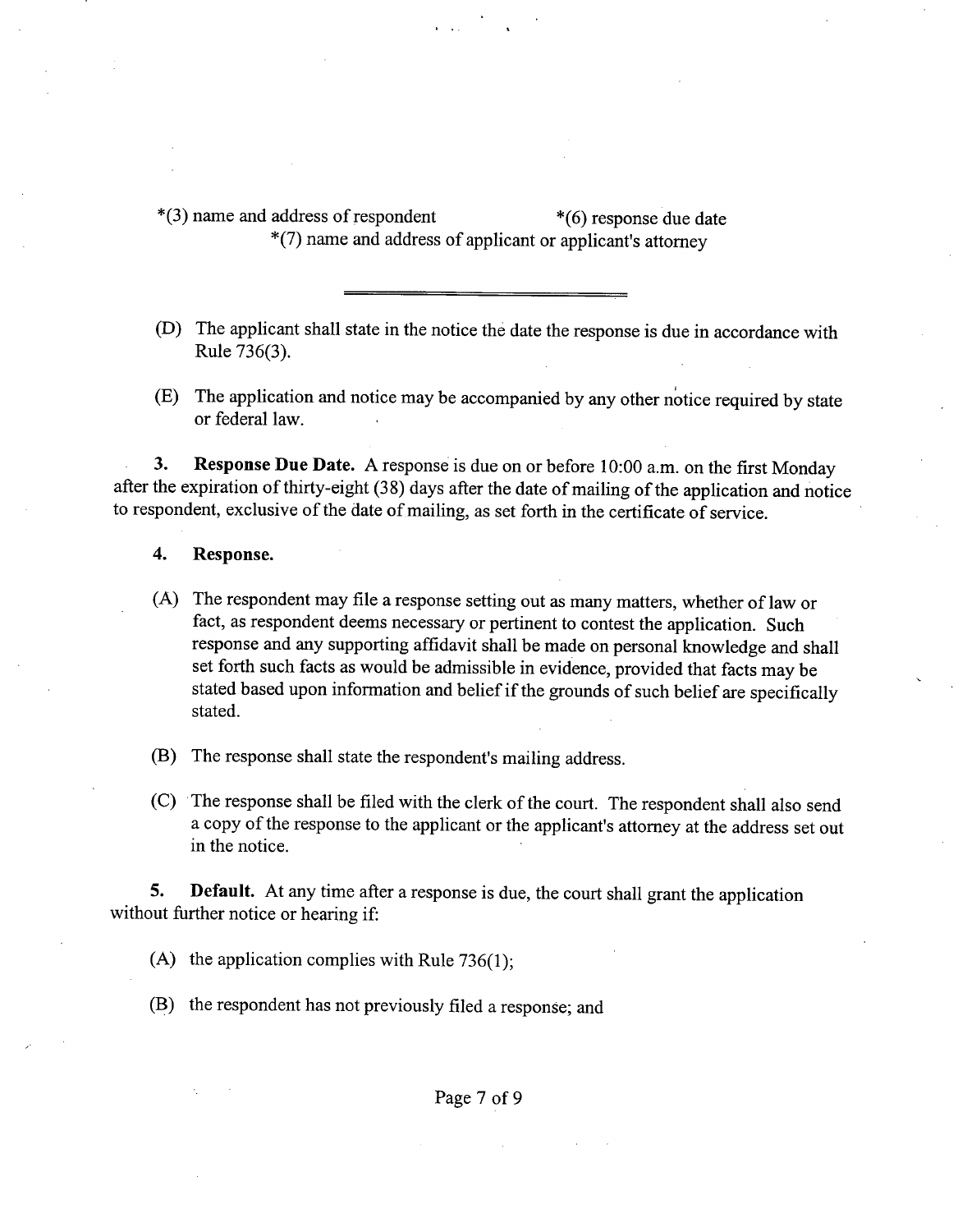(C) a copy of the notice and the certificate of service shall have been on file with the clerk of the court for at least ten days exclusive of the date of filing.

**6. Hearing When Response Filed.** On the filing of a response, the application shall be promptly heard after reasonable notice to the applicant and the respondent. No discovery of any kind shall be permitted in a proceeding under Rule 736. Unless the parties agree to an extension of time, the issue shall be determined by the court not later than ten business days after a request for hearing by either party. At the hearing, the applicant shall have the burden to prove by affidavits on file or evidence presented the grounds for the granting of the order sought in the application.

7. Only **Issue.** The only issue to be determined under Rule 736 shall be the right of the applicant to obtain an order to proceed with foreclosure under the security instrument and TEX. PROP. CODE § 51.002.

8. Order to Proceed with Notice of **Sale and Sale.**

 $\mathcal{S}_2$ 

- *(A) Grant or denial.* The court shall grant the application if the court finds applicant has proved the elements of Rule 736(1)(E). Otherwise, the court shall deny the application. The granting or denial of the application is not an appealable order.
- *(B) Form of order.* The order shall recite the mailing address and legal description of the property, direct that foreclosure proceed under the security instrument and TEX. PROP. CODE § 51.002, provide that a copy of the order shall be sent to respondent with the notice of sale, provide that applicant may communicate with the respondent and all third parties reasonably necessary to conduct the foreclosure sale, and, if respondent is represented by counsel, direct that notice of the foreclosure sale date shall also be mailed to counsel by certified mail.
- *(C) Filing of order.* The applicant is to file a certified copy of the order in the real property records of the county where the property is located within ten business days of the entry of the order. Failure to timely record the order shall not affect the validity of the foreclosure or defeat the presumption of TEX. CONST. art. XVI, § 50(i).

**9. Nonpreclusive** Effect of Order. No order or determination of fact or law under Rule 736 shall be res judicata or constitute collateral estoppel or estoppel by judgment in any other proceeding or suit. The granting of an application under these rules shall be without prejudice to the right of the respondent to seek relief at law or in equity in any court of competent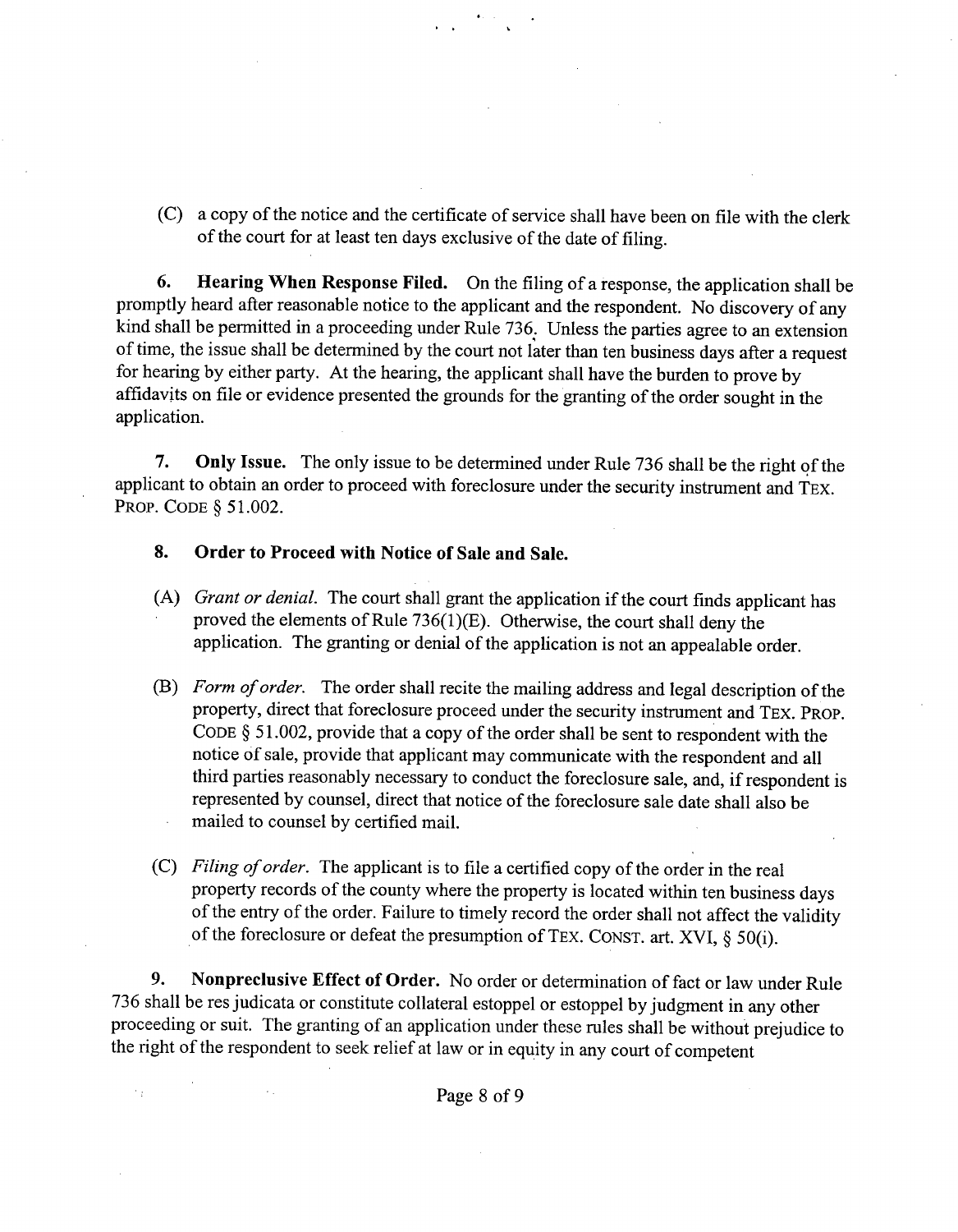jurisdiction. The denial of an application under these rules shall be without prejudice to the right of the applicant to re-file the application or seek other relief at law or in equity in any court of competent jurisdiction.

**10. Abatement and Dismissal.** A proceeding under Rule 736 is automatically abated if, before the signing of the order, notice is filed with the clerk of the court in which the application is pending that respondent has filed a petition contesting the right to foreclose in a district court in the county where the application is pending. A proceeding that has been abated shall be dismissed.

Page 9 of 9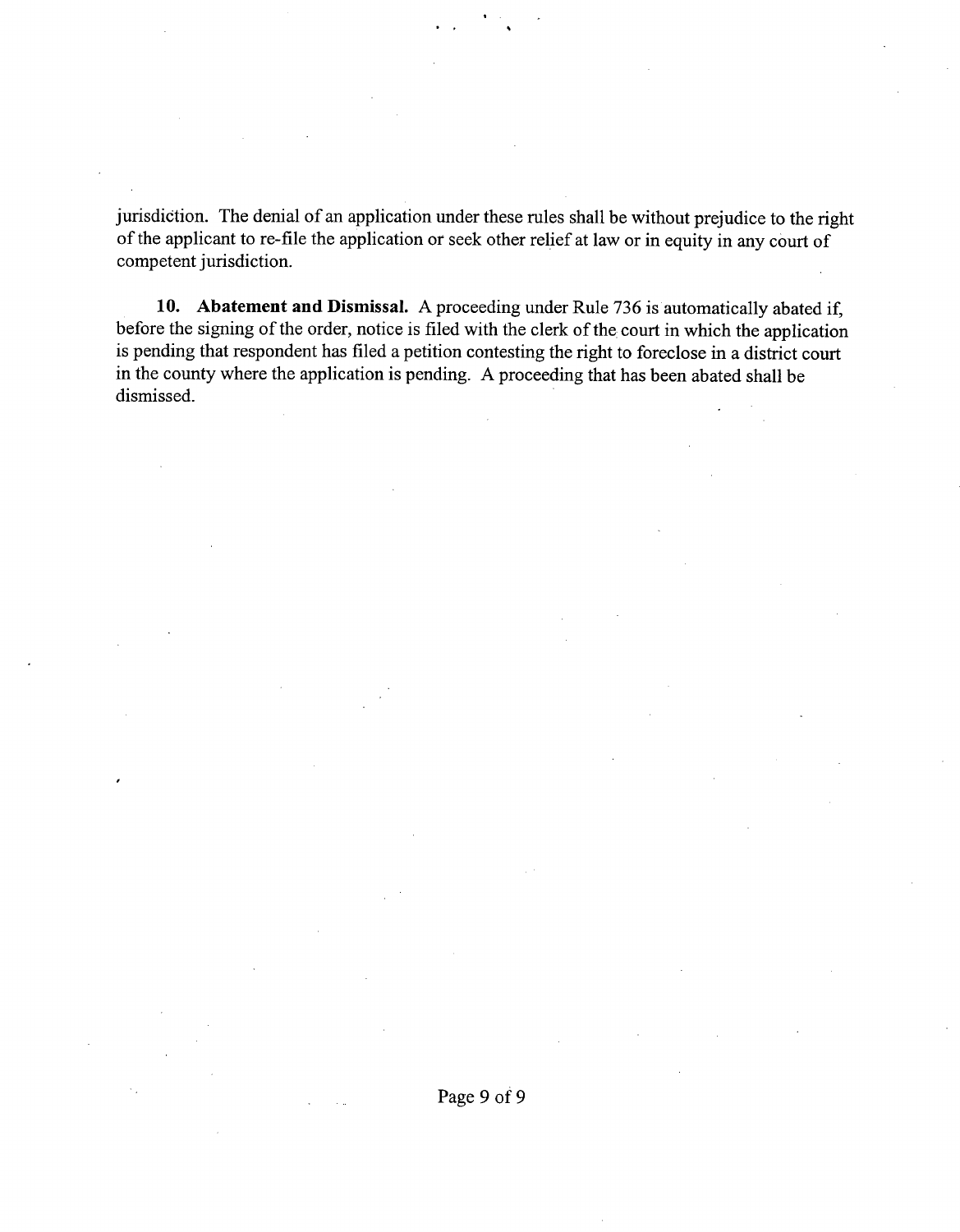

**THE SUPREME** COURT OF TEXAS

THOMAS R. PHILLIPS **POST OFFICE BOX 12248** AUSTIN, **TEXAS 78711** TEL: (512) 463-1312

CLERK JOHN T. ADAMS

WILLIAM L. WILLIS

JIM HUTCHESON

CHIEF JUSTICE

JUSTICES EXECUTIVE ASS'T **NATHAN L. HECHT** CRAIG T. ENOCH<br>PRISCILLA R. OWEN PRISCILLA R. OWEN DEPUTY EXECUTIVE ASS'T NAMES A. BAKER AND THE RESULTION OF THE RESULTION OF THE RESULTION OF THE RESULTION OF THE RESULTION OF THE RESULTION OF THE RESULTION OF THE RESULTION OF THE RESULTION OF THE RESUL GREG ABBOTT DEBORAH G. HANKINSON ADMINISTRATIVE ASS'T **ALBERTO R.** GONZALES

February 11, 2000

Ms. Kelley King, Editor The Texas Bar Journal State Bar of Texas 1515 Colorado Street Austin, Texas 78701

 $\ddot{\phantom{a}}$ 

RE: Order of the Supreme Court of Texas to be Published.

Pursuant to the enclosed order of the Court, I am forwarding this copy so that you may publish it in the Texas Bar Journal **as soon as** possible.

Sincerely,

#### **SIGNED**

John T. Adams Clerk

Encl.